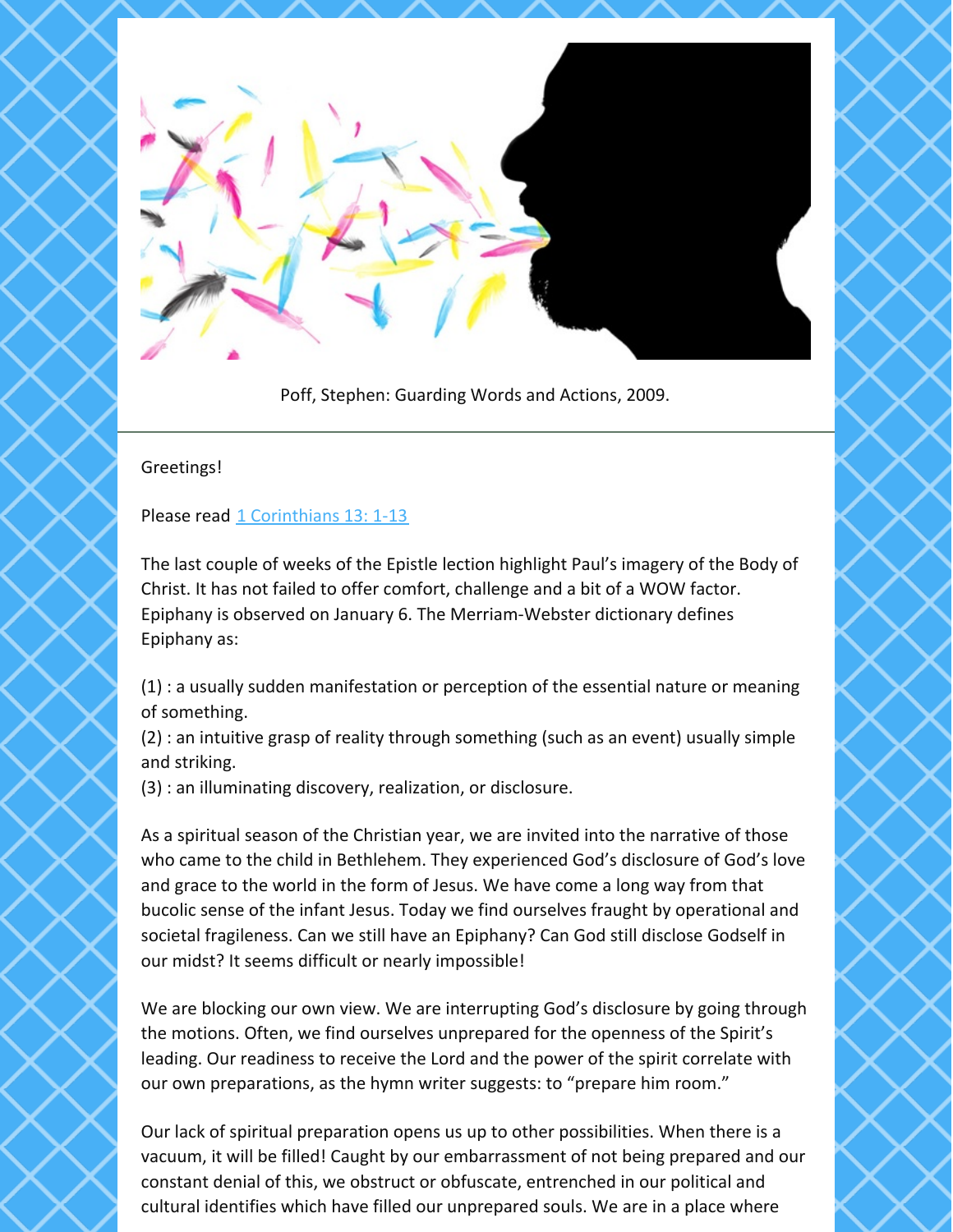politics and tribalism have pushed the *still small voice* away and have made us afraid of each other.

But we need each other. None of us are experts on all matters. Yet why do we live this way? We are living in a season of [individualism.](https://hookagency.com/blog/have-it-your-way/) We believe the old Burger King commercial more than the Gospel! But there is no individualism in the teaching of Jesus. He had such a keen sense of how to bring people together.

## **Consider:**

- The Good Samaritan story (Luke 10: [25-37\)](https://www.biblegateway.com/passage/?search=%28Luke+10%3A+25-37%29&version=NRSV)
- The woman at the well  $(John 4: 4-42)$  $(John 4: 4-42)$
- The stoning of the woman caught in [adultery](https://www.biblegateway.com/passage/?search=John+8%3A+1-11%29&version=NRSV)  $(John 8: 1-)$ 11)
- The disciples in the storm  $(Mat$ hew 8: 23-27)
- Water into Wine [\(John](https://www.biblegateway.com/passage/?search=John+2%3A+1-11&version=NRSV) 2: 1-11)
- Sermon on the plain  $(Luke 6: 20-49)$  $(Luke 6: 20-49)$  $(Luke 6: 20-49)$
- Sermon on the Mount [\(Matthew](https://www.biblegateway.com/passage/?search=Matthew+5-7&version=NRSV) 5-7)
- Feeding the 4,000 [\(Matthew](https://www.biblegateway.com/passage/?search=Matthew+15%3A+29-39&version=NRSV) 15: 29-39)
- Feeding the 5,000 [\(Matthew](https://www.biblegateway.com/passage/?search=Matthew+14%3A+13-+21&version=NRSV)  $14: 13-21$ )
- The Gerasene Demonic [\(Mark](https://www.biblegateway.com/passage/?search=Mark+5%3A+1-20&version=NRSV) 5: 1-20)
- The Garden of Gethsemane [\(Matthew](https://www.biblegateway.com/passage/?search=Matthew+26%3A+36-56&version=NRSV) 26: 36-56)
- The Father and Son (Mark 9: [14-29](https://www.biblegateway.com/passage/?search=Mark+9%3A+14-29&version=NRSV))
- Syrophoenician Woman [\(Mark](https://www.biblegateway.com/passage/?search=Mark+7%3A+24-29&version=NRSV) 7: 24-29)

Reva, Mikha: 21st-Century, Odessa Children's Hospital, Ukraine.

These stories of Jesus show the power of gathered community and the failure of selfinterest. In his preaching, teaching and healing Jesus demonstrated concern for others. One might draw a conclusion that to be a follower of Jesus is to be inclusive and not sectarian. You may come from a place, a viewpoint, a social location, a theology that feels individualistic, but it is not. Jesus brings each person's experience and life together as if they are threads in a tapestry. There is no tapestry made of just one single thread. The Apostles brought this together in their work in spreading the Gospel from their experience at Pentecost.

While the trajectory of the Gospel is clear, single thread thinking is damaging to community and culture. Jesus noticed that and made it a focus of his ministry, as can be seen in the texts. Jesus' doxology of the Godhead is the appeal of bringing all people unto him, setting forever the multicultural nature of the church. This was destroyed by Christian nationalism and the State Church and these notions continue today in our own nation. Christian nationalism can make a lot of excuses and overlook its abuses in the marginalization of people through its lack of cultural competency in the promotion of one dominant ethos. This missed mark of faithfulness has caused intense pain. It has exacerbated the hurt of the world through an intentional disregard for the beloved community that the Holy Spirit breathed into being in Jesus' Farewell Discourse found in the Gospel of John and in its fruition at Pentecost. Our broken church is calling for our attention.

The rumors of war in the Crimea and in Ukraine have given me a flashback to the 1980s when I was a teenager. I often worried about nuclear annihilation. Now it seems quaint, but then it was a real worry. In 1983 there was a made for TV movie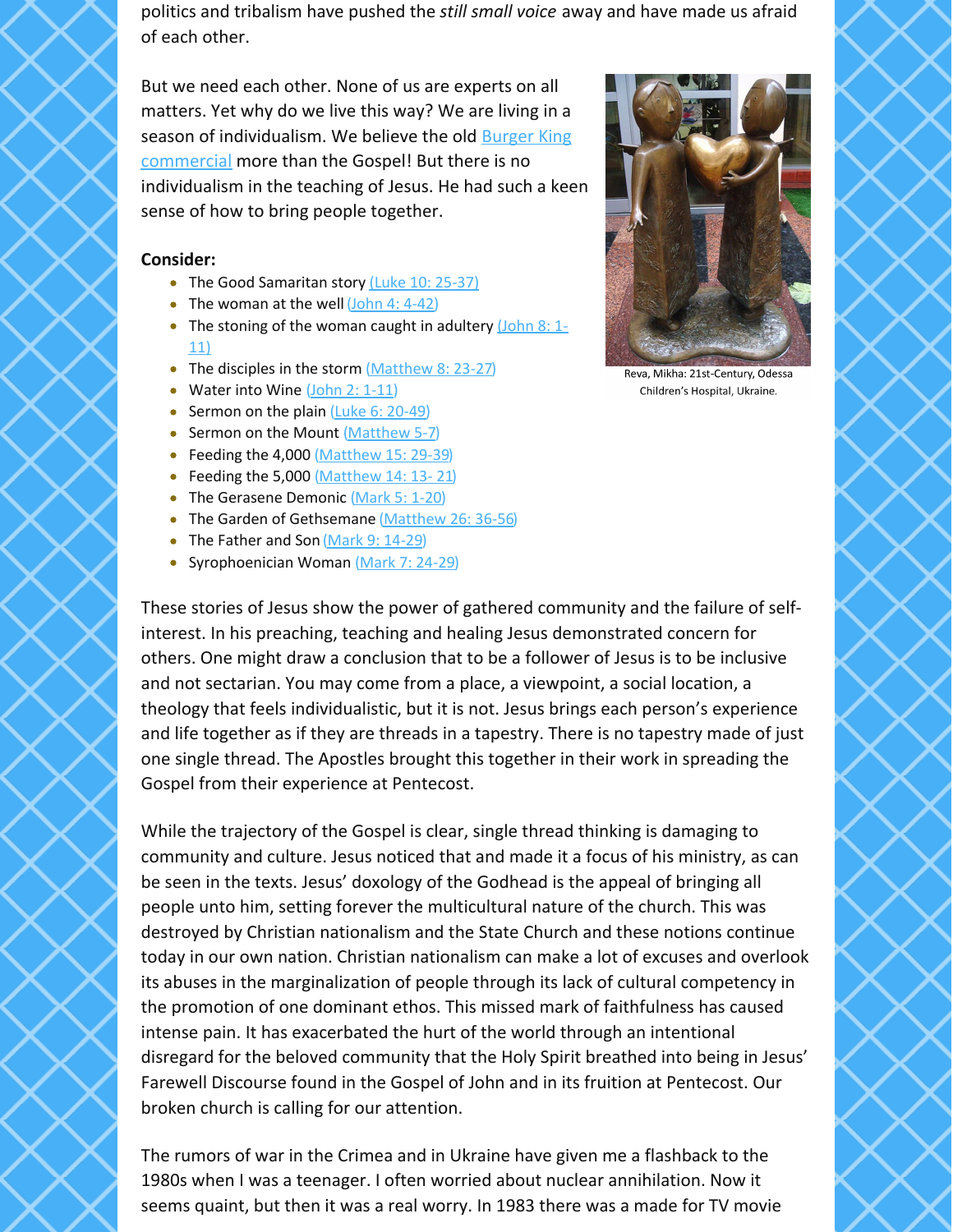starring Jason Robards, titled *The Day [After](https://en.wikipedia.org/wiki/The_Day_After)*. It involved the destruction of Lawrence, Kansas from nuclear war. With massive viewership of over 100 million people and 62% of the TV audience for that day in history, it caught the imagination of our culture. I was 16 at the time and it had a very negative impact on me. For a long time I was sure that nuclear war by mistake or by failure to be siblings of each other would lead to the end of life as we know it.

I am 40 years older and have some life experiences under my belt. I have had educational experiences through serving continuously in the church since 1985. I am now a voter, married, and own a home. What concerns me now is the same thing that concerned me then - that individuals, single threads, are more important than the whole. Hubris, hate and intolerance, fear of the other are matters before us. Forty years ago I wondered if I really hated the Soviets. I didn't, but I was afraid. Do I hate Russians today? No, but I am afraid. Do I hate fellow citizens of the United States that I am at odds with politically? No, but I am afraid. Do I hate people in the church where I disagree in matters of theology life, and practice? No, but I am afraid. Why? Where have I failed myself? How have we failed each other?

Many of the institutions that we hold most dear are in great trouble. We need to dig deep here because institutions are made up of people. The institutions are not in trouble, we the people, are in trouble. We are not taking care of ourselves spiritually and the cost is staggering. Our desire to see the glass half empty instead of half full is leading us in our failure – to check avarice and the thirst for power – to live vicariously through others that we do not even know. We have cajoled ourselves into the belief that a whole host of influencers are our best friends and have our best interests at heart. They do not! The power of Jesus' teaching and the Gospel is continuously supplanted by Christian nationalism and other "isms" instead of the humility of gathered community. These Epiphany texts have been standing in witness to us.



Faith, Hope, and Charity: Bas relief sculpture of the three theological virtues, St. Giles Cathedral, Edinburgh, United Kingdom. Undated.

The Apostle Paul noticed this in Corinth. He offered a letter to the church, in fact two of them. A little study of that fledgling community tells us that self-interest and sin nearly tore them apart - deep imagery that couldn't be any more personal. Here we find words about the body and its intricacies and the utter dependence of functionality together. Paul's methods to get people in the church together in all their differences is profound and necessary. Chapter 12 and its imaginative metaphoric language

culminate in Chapter 13. We give voice to it in the notions of *faith, hope* and *love*.

And it is these three that reflect two of the most important questions in the Bible: "Am I my sibling's keeper?" "Who is my neighbor?"

## *[Prayer](https://lectionary.library.vanderbilt.edu/prayers.php?id=110)*

Perfect Light of revelation, as you shone in the life of Jesus,